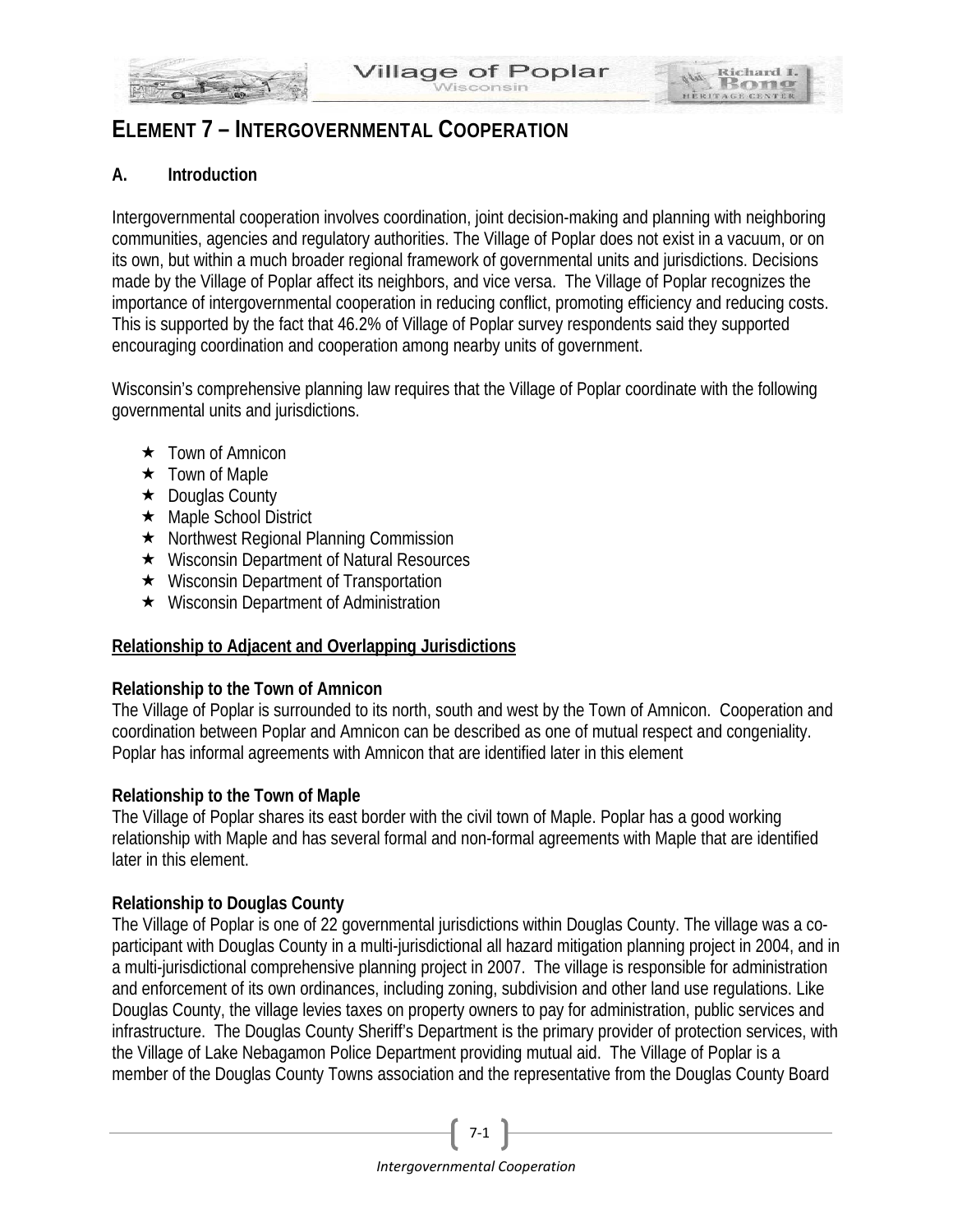

of Supervisors often attends village board meetings and updates the village on current matters at the county level.

illage of Poplar

Richard I

### **Relationship to the Poplar School District**

The Village of Poplar lies within the Maple School District. The Northwestern Middle and Elementary schools are located within the village's municipal boundaries. The Village currently has an agreement with the school district to accept wastewater from the Northwestern High School located in the Town of Maple. Future planning may create a wastewater treatment facility expansion which would allow the Village to accept the wastewater from the Middle and Elementary schools. The village maintains a cooperative relationship with the district but does not directly participate in administration, facility siting, or improvement issues. Residents living within the school district have attended school district meetings and pay property taxes which partially fund the district's operational expenses.

### **Relationship to the Northwest Regional Planning Commission**

Douglas County is one of 10 counties in northwestern Wisconsin which are members of the Northwest Regional Planning Commission (NWRPC), based in Spooner. Regional Planning Commissions are formed under Section 60.0309 of Wisconsin State Statutes to provide a range of services to local units of government within the RPC boundaries. RPC's provide planning assistance, assist local interests in responding to state and federal programs, serve as a coordinating agency for programs, and provide other technical and advisory assistance to local government. NWRPC, like all regional planning entities in Wisconsin, has authority to adopt advisory regional plans.

### Relationship to the Wisconsin Department of Natural Resources

The Wisconsin Department of Natural Resources (WDNR) is responsible for implementing the laws of the state and applicable federal laws to ensure protection of the state's natural resources. WDNR does have regulatory and enforcement authority within the Village of Poplar. The village maintains a cooperative working relationship with the WDNR – especially when it comes to laws and regulations concerning the wastewater treatment plant. It is important that the village be informed of any changes in WDNR rules, policy, management, or planning.

### **Relationship to the Wisconsin Department of Transportation**

The Wisconsin Department of Transportation (WIDOT) is responsible for planning, building, and maintaining Wisconsin's network of state highways and interstate highway system. The Village of Poplar maintains a cooperative relationship with WIDOT.

### **Relationship to Other State Agencies**

The Safety and Buildings Division of the Department of Commerce administers and enforces state laws relating to building construction and safety and health. Plan review and site inspection is part of the division's role in protecting the health and welfare of people in constructed environments. The Department of Agriculture, Trade, and Consumer Protection (DATCP) regulates the Farmland Preservation Program and agricultural practices. The Department of Revenue (DOR) has assessment responsibilities. The Village of Poplar has a cooperative relationship with these agencies.



7-2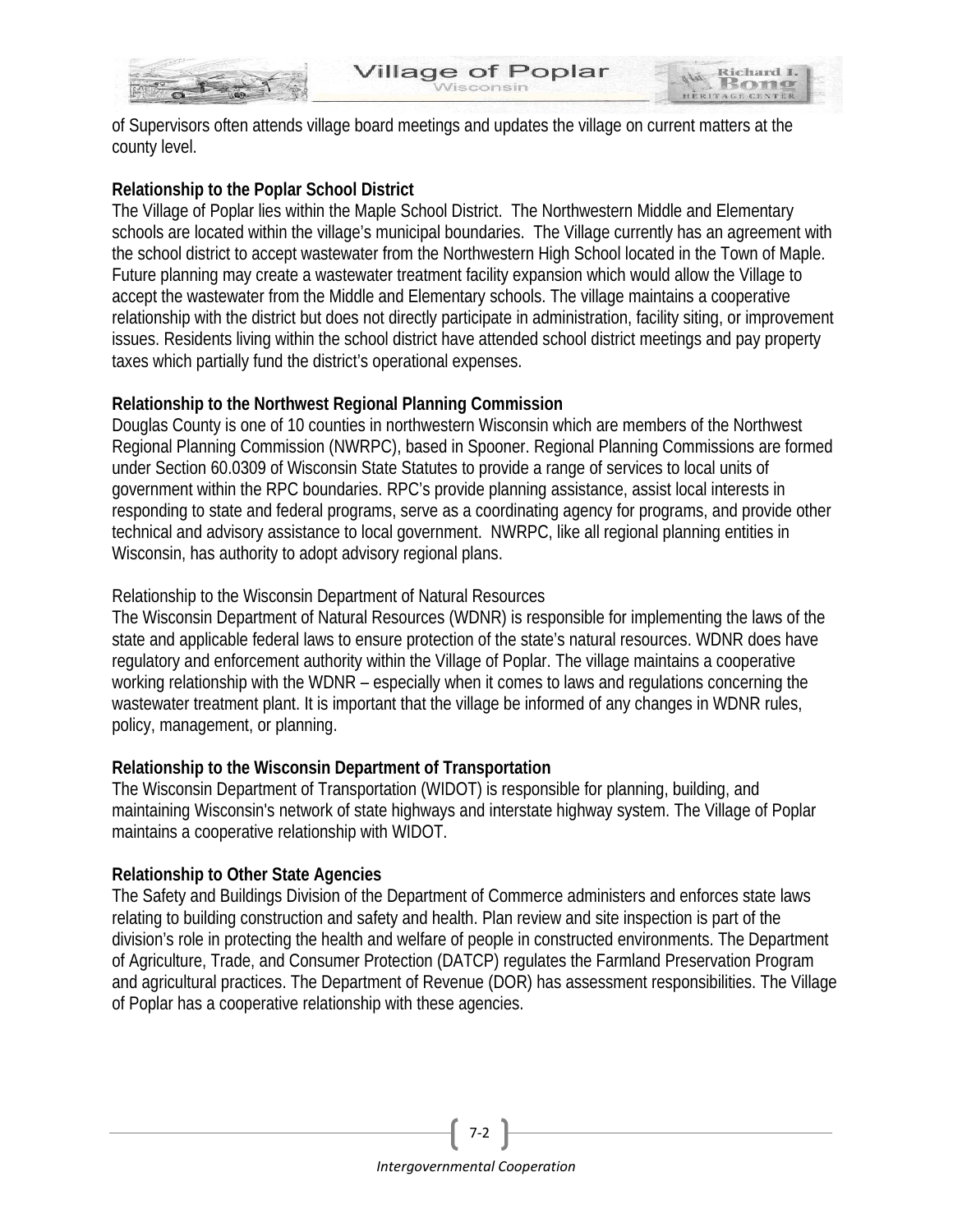

Richard I

HERITAGE C

### **Existing Plans**

Following completion of this planning process the Village of Poplar will have a Chapter 66-compliant comprehensive plan in place. No comprehensive or land use plan was in place prior to this effort. The Village of Poplar may be affected by preexisting plans developed by Douglas County and the State of Wisconsin. These plans were reviewed during the comprehensive planning process to ensure consistency and avoid potential conflict.

#### **Table 7.1: Existing Plan Review, Village of Poplar**

|                                                             | Author(s)  | Year |
|-------------------------------------------------------------|------------|------|
| State of Wisconsin                                          |            |      |
| Wisconsin Bicycle Transportation Plan 2020                  | WisDOT     | 1998 |
| Wisconsin State Highway Plan 2020                           | WisDOT     | 2000 |
| Wisconsin State Airport System Plan 2020                    | WisDOT     | 2000 |
| <b>State Recreational Trails Network Plan</b>               | WisDOT     | 2001 |
| Midwest Regional Rail System                                | WisDOT     | 2000 |
| Wisconsin Pedestrian Plan                                   | WisDOT     | 2001 |
| Translink 21                                                | WisDOT     | 1994 |
| Statewide Comprehensive Outdoor Recreation Plan 2000-2005   | WDNR       | 2000 |
| State of Wisconsin Hazard Mitigation Plan                   | <b>WEM</b> | 2001 |
| Wisconsin Historic Preservation Plan; 2006-2015             | <b>WHS</b> | 2005 |
| <b>Douglas County</b>                                       |            |      |
| Douglas County Forest Comprehensive Land Use Plan 2006-2020 | County     | 2008 |
| Douglas County Hazard Mitigation Plan                       | County     | 2004 |
| Douglas County Outdoor Recreation Plan                      | County     | 2003 |
| Douglas County Land & Water Resource Management Plan        | County     | 2005 |

### **Current Intergovernmental Agreements**

As mentioned earlier in this element, the Village of Poplar has a number of both formal and non-formal agreements with adjoining and overlapping jurisdictions. The following illustrate the current agreements Poplar has in place.

- ★ The Poplar Fire Department has mutual response agreement with the Town of Maple to respond to fire-related calls.
- $\star$  Agreement with the Village of Lake Nebagamon for the wastewater operators to act as back-up operators in the event of an emergency.
- ★ Agreement with the Douglas County Treasurer's office to collect the first half Real Estate taxes.
- $\star$  Agreements with Amnicon and Maple for road maintenance and snow plowing on shared road segments.
- Wastewater disposal agreement with Maple School District.

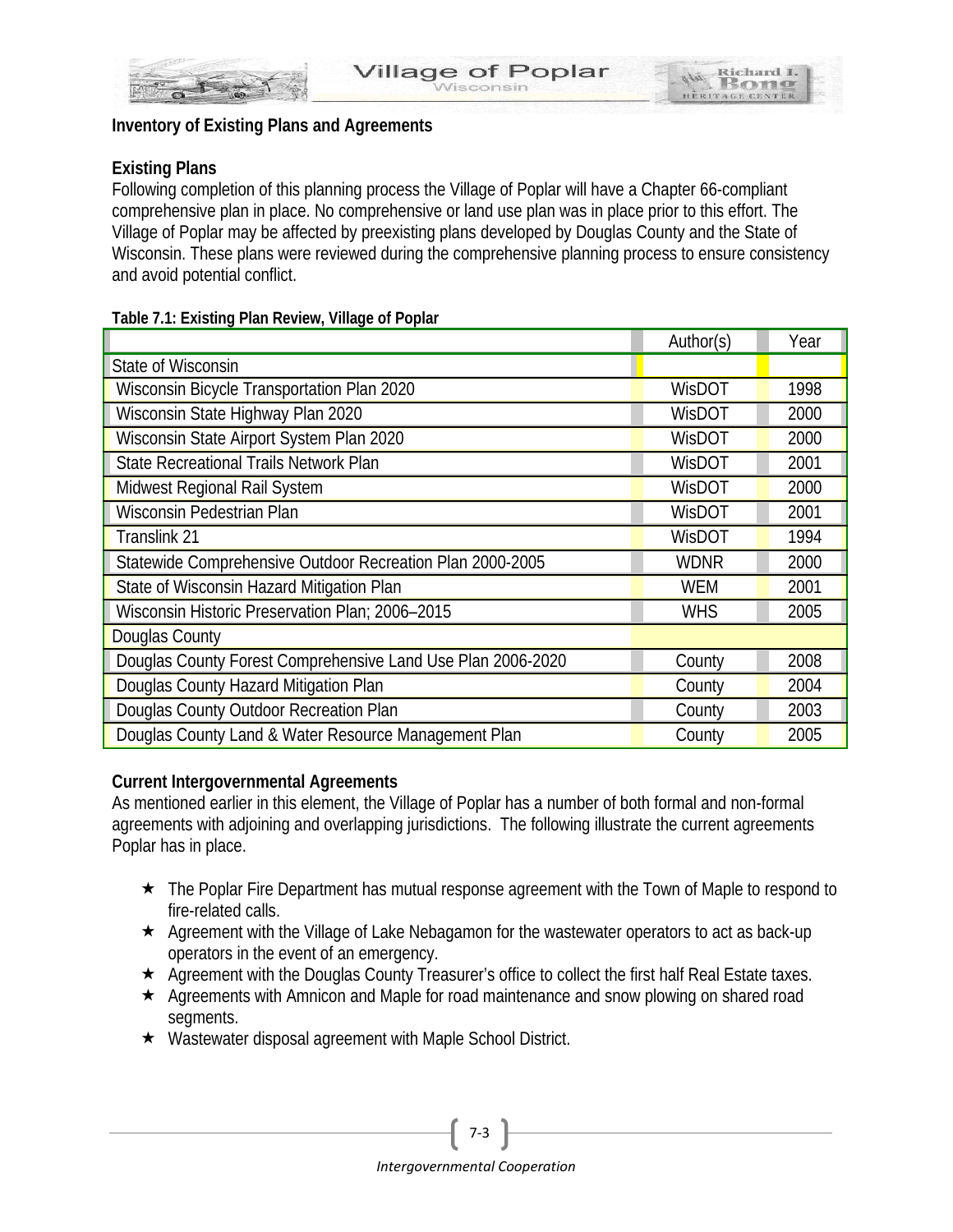

Richard I

#### **Potential Intergovernmental Agreements**

There are several different types of agreements which the Village of Poplar already undertakes or may wish to consider in the future. It may be possible for the Village to trade services with adjoining municipalities. The Village of Poplar and one or more of adjoining jurisdictions could exchange snowplowing services for equipment, labor, or other services. The village could also seek to rent equipment from other municipalities, rather than buying equipment. Renting could potentially the village money and provides the renter community with income from otherwise idle equipment. The village could also share municipal staff to include contracted staff (i.e. engineering, planning, property assessment, etc.). The Village of Poplar could consider additional consolidation of services with adjoining municipalities.

Not an intergovernmental agreement, but similar are the financial contributions communities make to community or charitable organizations. Currently the Village of Poplar contributes yearly for fire protection education and Poplar Days activities.

### **Existing & Potential Conflicts**

Land use conflicts may arise through sights, sounds, smells, or other activities on the landscape. This type of conflict is relatively common in cases where residential land use infringes upon areas of agricultural or industrial use. There are no known conflicts with the Village of Poplar and any adjacent or overlapping governmental units.

The Village's interaction with county government (land use or otherwise) could increase the potential for conflict with adjacent governmental units. Poplar is a Village, but is also a municipality within Douglas County. Land use or other decisions by the county can potentially have a great impact on the Village's affairs or way of life.

Conflicts with state government include:

- 1. Property taxes are too high and state aid is too low.
- 2. Unfunded or underfunded mandates by the state (i.e.- increasing requirements for wastewater treatment, Volunteer Fire Department members, land use plans, etc.) that pass costs to Village residents.

### **Land Use Conflicts**

The potential for intergovernmental conflicts were evaluated during the examination of plans of adjacent and overlapping jurisdictions, relationships with adjacent communities, and as part of overall plan development. No major points of conflict have been identified; however it is possible that conflict may arise in the future.

On **[month] [day], 2008**, the Village of Poplar entered into a joint planning agreement with Douglas County. This agreement identifies the relationship of local plans to the overall Douglas County Comprehensive Plan. The agreement addresses county/local unit conflict with the following statement, "The County agrees to incorporate town (and village) land use plans in the county comprehensive plan provided they are consistent with county responsibilities to address regional issues, comply with state mandates and address potential land use conflicts in areas where municipalities abut on another." This agreement mandates consistency among the multi-jurisdictional planning participants and greatly reduces the potential for land use conflict as a result of the planning process.